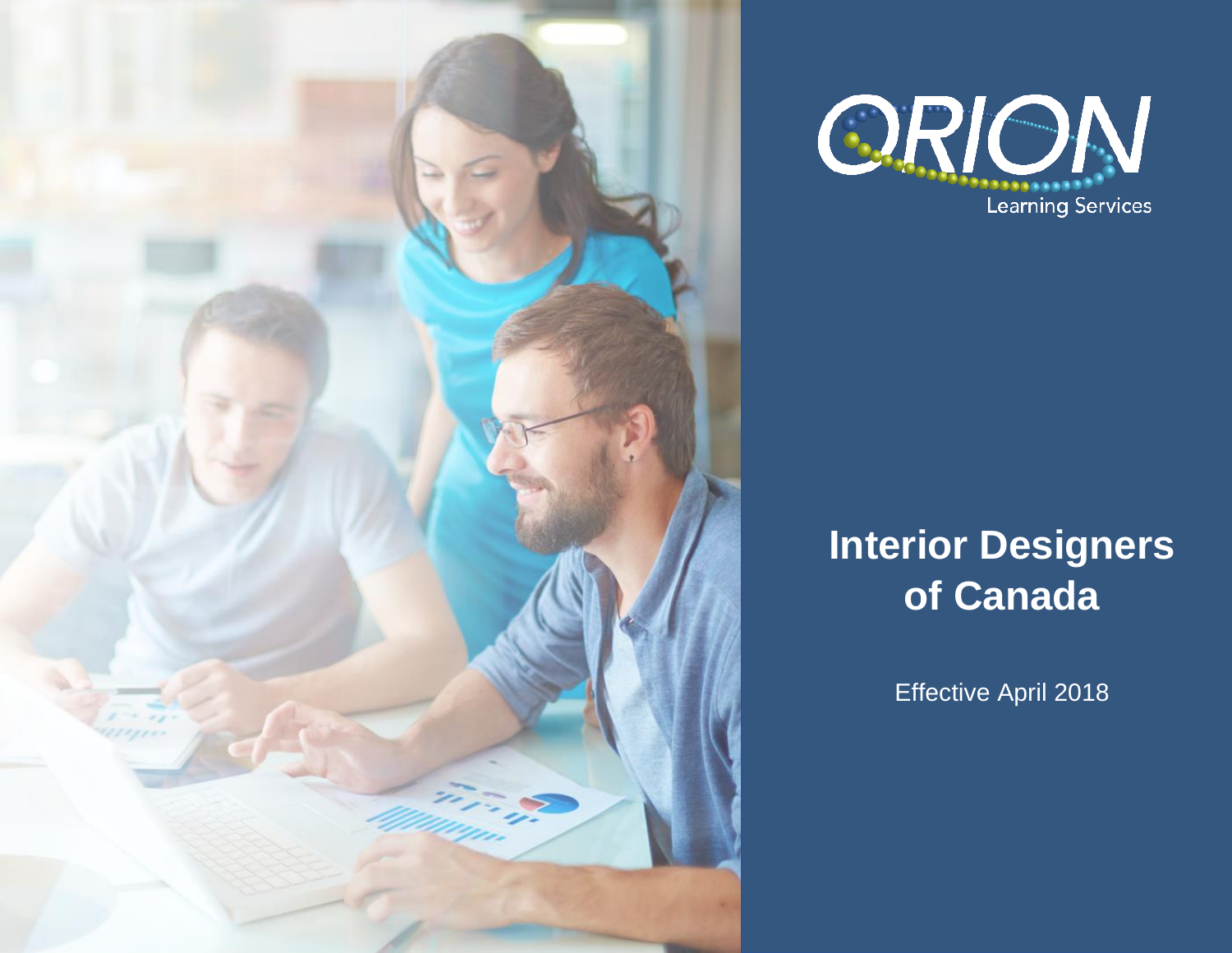#### **How it Works**

We make taking courses easy! You can search for individual courses, programs and examinations from our Content Marketplace Catalog or through our website [\(www.orionelearning.com\)](http://www.orionelearning.com/). You can find the learning outcomes and learning objectives for each course or program on both the Catalog and website. Our secure, learning management system (LMS) is the delivery tool used for all Learning courses and programs. If you want to use your own LMS, please contact us and we can discuss the options.

For IDC Members and Suppliers, pricing for Orion Learning products can be found in this document or by calling Orion at 1-855-686-2002 Ext. 100.

#### **How to Order**

To place an order, call Orion Learning at 1-855-686-2002 Ext. 100 or you can send an email to: [sales@orionelearning.com](mailto:sales@orionelearning.com) describing what your training needs are and we'll get you set up. Volume discounts are available for certification courses, learning programs and learning courses. Call Orion for more details. All pricing listed in this document is for IDC Members and Suppliers only

#### **Accreditation**

All courses, programs and certification examinations offered by Orion Learning are internationally accredited by the following organizations:

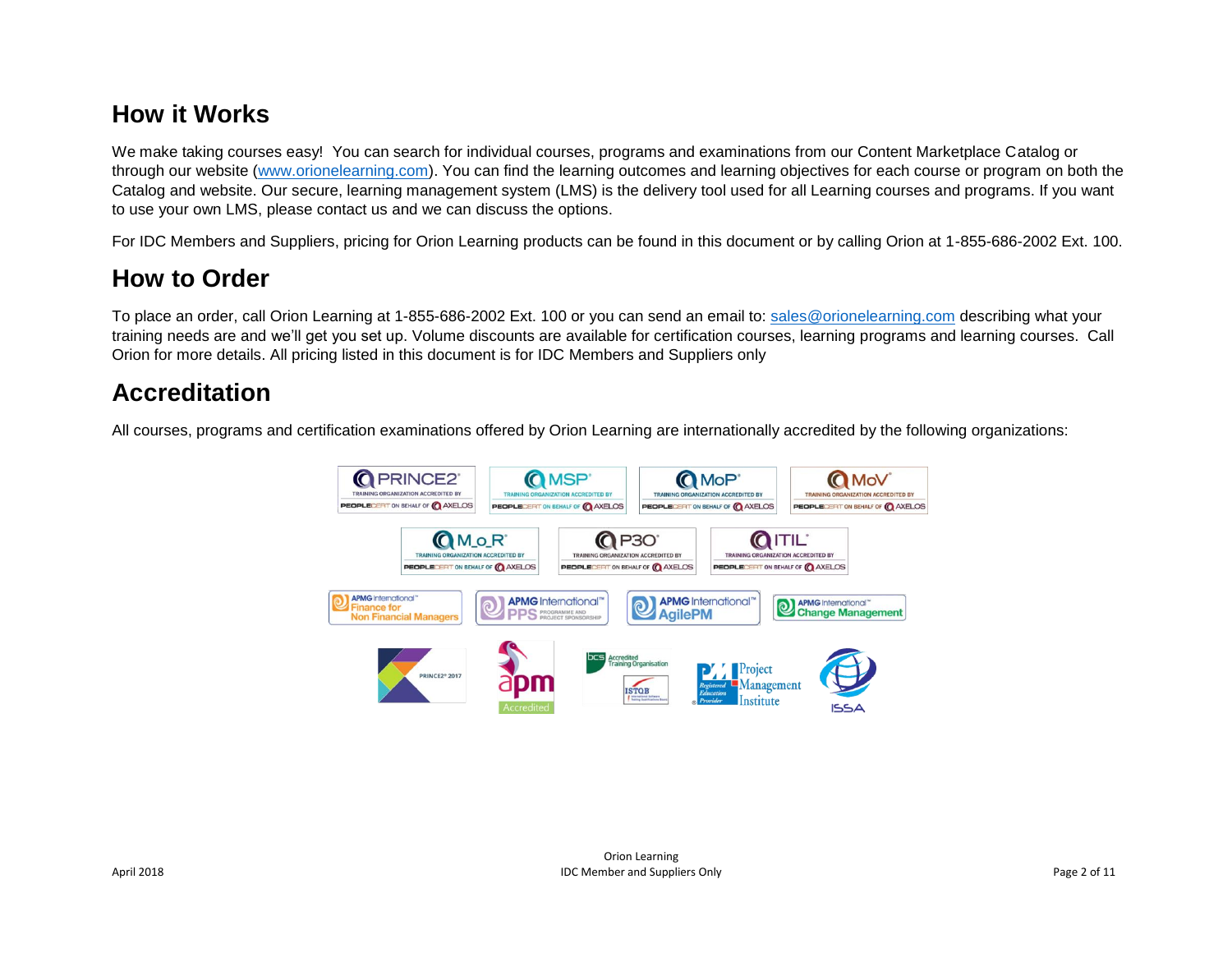

| Category                | <b>Course Title</b>                                | Code           | Non-Member | <b>IDC Price*</b> |
|-------------------------|----------------------------------------------------|----------------|------------|-------------------|
| <b>Business Skills</b>  | An Introduction To Time Management                 | T4BBUS02       | \$149.00   | \$70.00           |
| <b>Business Skills</b>  | <b>Creating SMARTER Objectives</b>                 | T4BBUS01       | \$99.00    | \$70.00           |
| <b>Business Skills</b>  | Deciding the Priorities                            | T4BBUS04       | \$99.00    | \$70.00           |
| <b>Business Skills</b>  | Managing Disruption and Keeping Focused            | T4BBUS06       | \$99.00    | \$70.00           |
| <b>Business Skills</b>  | Planning and Scheduling                            | T4BBUS05       | \$149.00   | \$70.00           |
| <b>Business Skills</b>  | The Importance of Setting Goals in Time Management | T4BBUS03       | \$149.00   | \$70.00           |
| Change Management       | Change Management™ Foundation                      | <b>PMCMF</b>   | \$1,995.00 | \$1,750.00        |
| <b>Contact Center</b>   | <b>Contact Center Time Management</b>              | <b>CTM200</b>  | \$149.00   | \$60.00           |
| <b>Contact Center</b>   | <b>Introduction To Contact Centers</b>             | <b>CCE200</b>  | \$399.00   | \$99.00           |
| <b>Contact Center</b>   | Privacy and Data Security - Canada                 | <b>PRS200</b>  | \$149.00   | \$60.00           |
| <b>Contact Centre</b>   | <b>Certified Contact Center Agent</b>              | <b>CCCA</b>    | \$2,495.00 | \$1,495.00        |
| <b>Contact Centre</b>   | <b>Certified Contact Center Supervisor</b>         | <b>CCCS</b>    | \$2,995.00 | \$1,795.00        |
| <b>Customer Service</b> | <b>Certified Customer Service Agent</b>            | <b>CCSA</b>    | \$2,495.00 | \$1,495.00        |
| <b>Customer Service</b> | <b>Certified Customer Service Manager</b>          | <b>CCSM</b>    | \$3,495.00 | \$1,995.00        |
| <b>Customer Service</b> | <b>Certified Customer Service Supervisor</b>       | <b>CCSS</b>    | \$2,995.00 | \$1,795.00        |
| <b>Customer Service</b> | <b>Customer Service Basics</b>                     | <b>CSS300</b>  | \$149.00   | \$60.00           |
| <b>Customer Service</b> | <b>Customer Service Policies and Procedures</b>    | <b>CSS303</b>  | \$149.00   | \$60.00           |
| <b>Customer Service</b> | <b>Discovering Customer's Problems</b>             | <b>CSS305</b>  | \$149.00   | \$60.00           |
| <b>Customer Service</b> | <b>Effective Listening</b>                         | COM100         | \$399.00   | \$99.00           |
| <b>Customer Service</b> | <b>Evaluating Customer Service</b>                 | <b>CSS304</b>  | \$149.00   | \$60.00           |
| <b>Customer Service</b> | <b>Handling Difficult Customers</b>                | <b>CSS302</b>  | \$149.00   | \$60.00           |
| <b>Customer Service</b> | <b>Rebuilding Customer Relationships</b>           | <b>CSS306</b>  | \$149.00   | \$60.00           |
| <b>Customer Service</b> | <b>Understanding Your Customer</b>                 | <b>CSS301</b>  | \$149.00   | \$60.00           |
| <b>Customer Service</b> | <b>Verbal Communication</b>                        | COM101         | \$399.00   | \$99.00           |
| <b>Customer Service</b> | <b>Written Communication</b>                       | COM102         | \$399.00   | \$99.00           |
| Finance Management      | Finance for Non Financial Managers™                | <b>PMFFNFM</b> | \$1,595.00 | \$1,395.00        |
| Health & Safety         | An Introduction to Health and Safety at Work       | T4BHS01        | \$99.00    | \$70.00           |
| Health & Safety         | An Introduction to Managing Health and Safety      | T4BHS07        | \$149.00   | \$70.00           |
| Health & Safety         | An Introduction to Risk Assessment                 | <b>T4BHS15</b> | \$149.00   | \$70.00           |
| Health & Safety         | Asbestos Awareness                                 | T4BHS16        | \$149.00   | \$70.00           |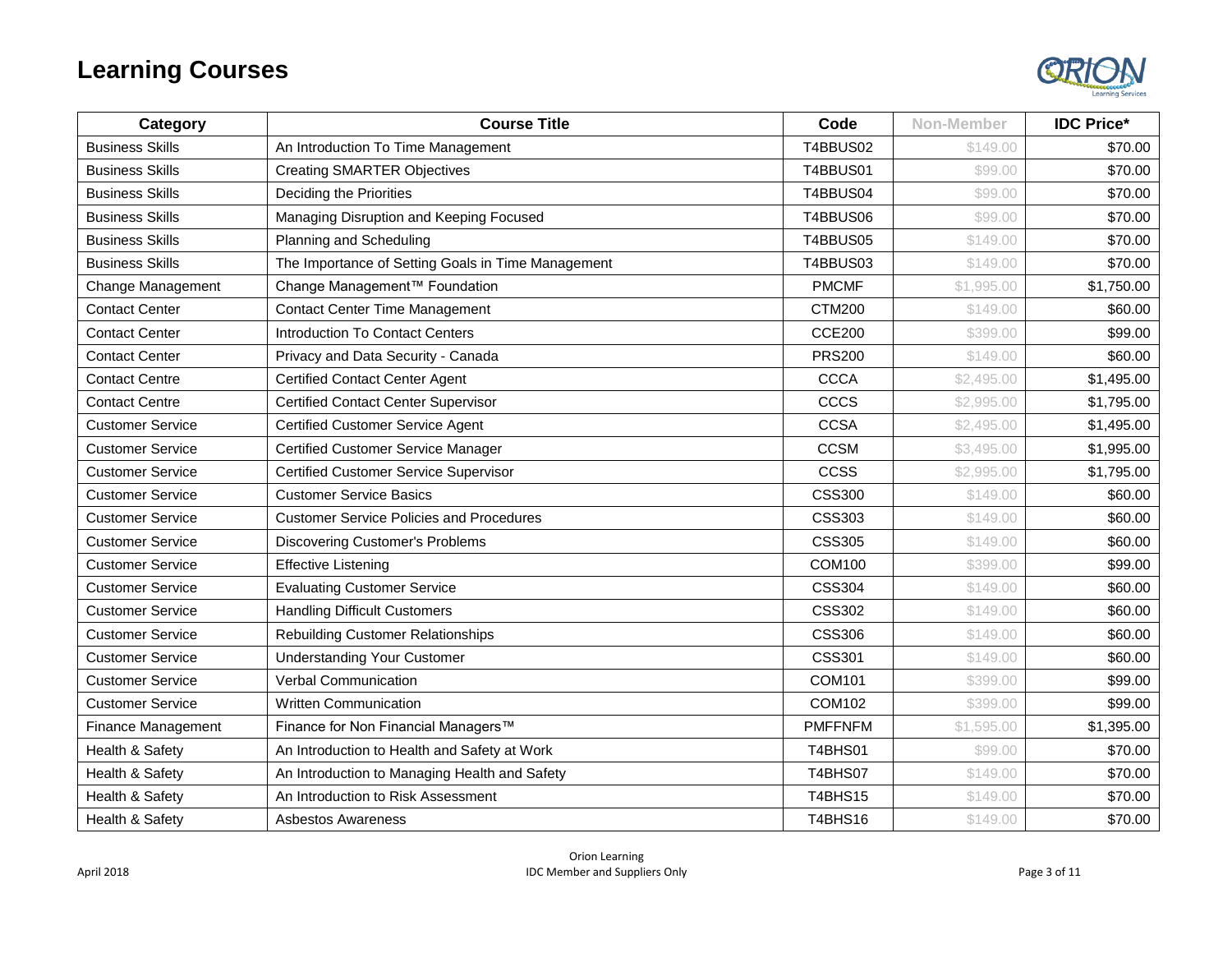

| Category         | <b>Course Title</b>                                         | Code           | Non-Member | <b>IDC Price*</b> |
|------------------|-------------------------------------------------------------|----------------|------------|-------------------|
| Health & Safety  | <b>Asbestos Basic Awareness</b>                             | <b>T4BHS18</b> | \$149.00   | \$70.00           |
| Health & Safety  | Avoiding Slips, Trips and Falls                             | T4BHS05        | \$149.00   | \$70.00           |
| Health & Safety  | Control of Substances Hazardous to Health (COSHH) Awareness | T4BHS19        | \$149.00   | \$70.00           |
| Health & Safety  | Display Screen Equipment and Workstation Safety             | T4BHS02        | \$99.00    | \$70.00           |
| Health & Safety  | Fire Prevention and Evacuation                              | <b>T4BHS21</b> | \$149.00   | \$70.00           |
| Health & Safety  | Fire, Safety and Evacuation                                 | <b>T4BHS03</b> | \$149.00   | \$70.00           |
| Health & Safety  | Managing and Handling Stress At Work                        | <b>T4BHS06</b> | \$149.00   | \$70.00           |
| Health & Safety  | Managing Workplace Transport Health and Safety Risks        | <b>T4BHS23</b> | \$149.00   | \$70.00           |
| Health & Safety  | Preventing Bullying in the Workplace                        | <b>T4BHS17</b> | \$149.00   | \$70.00           |
| Health & Safety  | Protecting the Environment at Work and Home                 | T4BHS14        | \$149.00   | \$70.00           |
| Health & Safety  | <b>Risk Assessment For Managers</b>                         | T4BHS09        | \$149.00   | \$70.00           |
| Health & Safety  | RSI-What it is and How to Avoid it                          | <b>T4BHS08</b> | \$149.00   | \$70.00           |
| Health & Safety  | Safe Manual Handling                                        | T4BHS04        | \$149.00   | \$70.00           |
| Health & Safety  | Safe Working with Workplace Transport                       | <b>T4BHS22</b> | \$149.00   | \$70.00           |
| Health & Safety  | <b>Staying Safe in Confined Spaces</b>                      | <b>T4BHS20</b> | \$149.00   | \$70.00           |
| Health & Safety  | <b>Staying Safe with Electricity</b>                        | <b>T4BHS11</b> | \$149.00   | \$70.00           |
| Health & Safety  | Staying Safe with Hazardous Substances                      | <b>T4BHS12</b> | \$149.00   | \$70.00           |
| Health & Safety  | <b>Staying Safe with Noise</b>                              | <b>T4BHS10</b> | \$149.00   | \$70.00           |
| <b>Help Desk</b> | <b>Comparing Platforms and Devices</b>                      | <b>DMP504</b>  | \$149.00   | \$60.00           |
| <b>Help Desk</b> | <b>Computer Component Interactions</b>                      | CTT501         | \$149.00   | \$60.00           |
| <b>Help Desk</b> | <b>Computer Hardware</b>                                    | CTT500         | \$149.00   | \$60.00           |
| <b>Help Desk</b> | <b>Computer Networking</b>                                  | CTT503         | \$149.00   | \$60.00           |
| <b>Help Desk</b> | <b>Computer Operating Systems</b>                           | <b>OPS500</b>  | \$149.00   | \$60.00           |
| <b>Help Desk</b> | <b>Computer Software</b>                                    | CTT502         | \$149.00   | \$60.00           |
| <b>Help Desk</b> | <b>Computer Storage and Memory</b>                          | <b>DMP503</b>  | \$149.00   | \$60.00           |
| <b>Help Desk</b> | Contact Center Information Use and Systems                  | <b>TECH502</b> | \$149.00   | \$60.00           |
| <b>Help Desk</b> | Contact Center Telephony and Systems                        | <b>TECH503</b> | \$149.00   | \$60.00           |
| <b>Help Desk</b> | <b>Customer Relationship Management</b>                     | <b>TECH501</b> | \$149.00   | \$60.00           |
| <b>Help Desk</b> | Desktop and Mobile Platform Components                      | <b>DMP500</b>  | \$149.00   | \$60.00           |
| <b>Help Desk</b> | <b>Desktop Operating Systems</b>                            | <b>OPS502</b>  | \$149.00   | \$60.00           |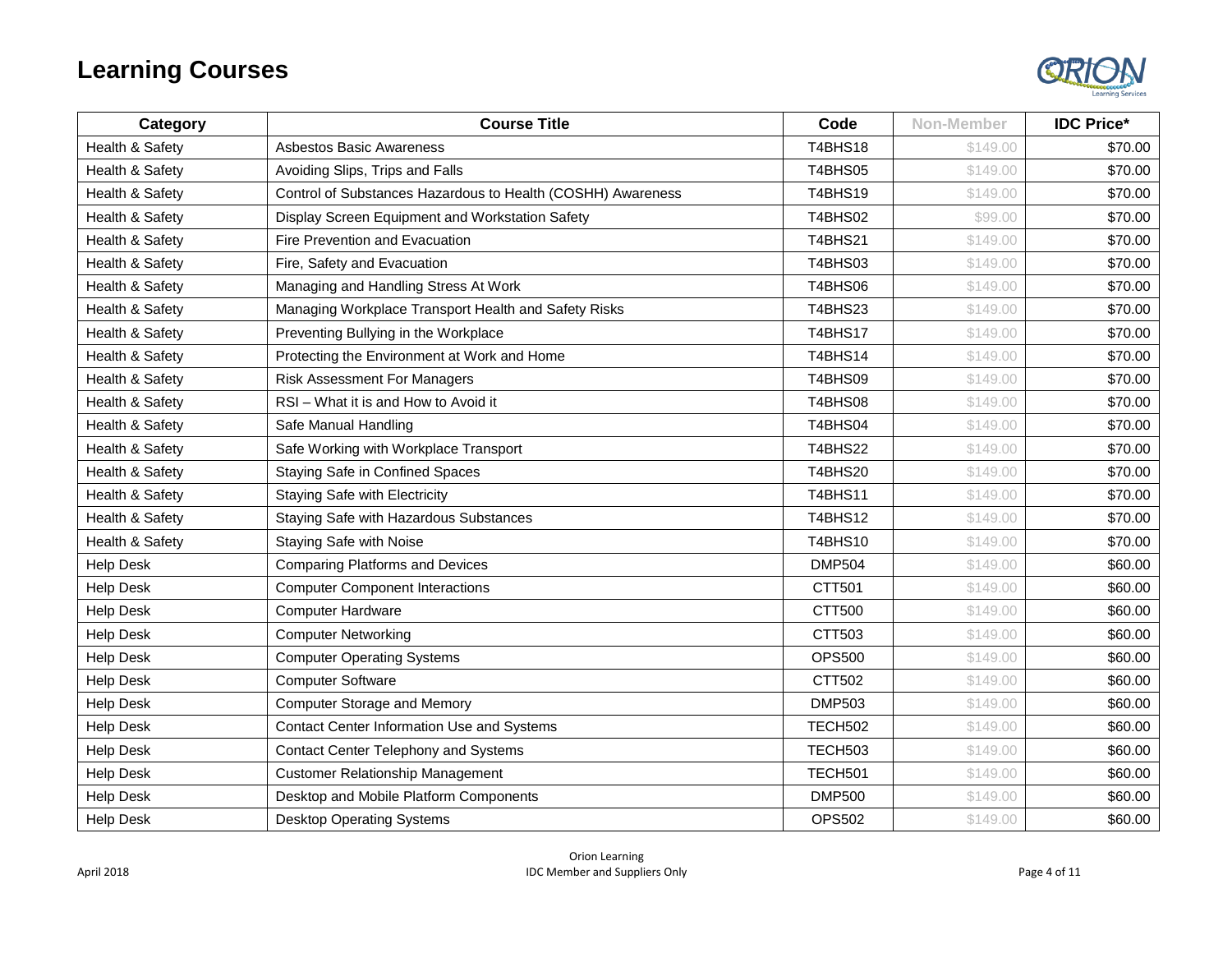

| Category               | <b>Course Title</b>                                   | Code             | Non-Member | <b>IDC Price*</b> |
|------------------------|-------------------------------------------------------|------------------|------------|-------------------|
| <b>Help Desk</b>       | <b>Disaster Recovery Planning</b>                     | <b>PRS202</b>    | \$149.00   | \$60.00           |
| <b>Help Desk</b>       | Internet and Intranet                                 | <b>TECH500</b>   | \$149.00   | \$60.00           |
| <b>Help Desk</b>       | <b>Internet Security</b>                              | <b>PRS201</b>    | \$149.00   | \$60.00           |
| <b>Help Desk</b>       | IT Behavior, Compliance and Ethics                    | <b>PRS203</b>    | \$149.00   | \$60.00           |
| <b>Help Desk</b>       | Mobile and Tablet Operating Systems                   | <b>OPS503</b>    | \$149.00   | \$60.00           |
| <b>Help Desk</b>       | <b>Operating System Components</b>                    | <b>OPS501</b>    | \$149.00   | \$60.00           |
| <b>Help Desk</b>       | <b>Platform Peripheral Devices</b>                    | <b>DMP502</b>    | \$149.00   | \$60.00           |
| <b>Help Desk</b>       | Serial and Parallel Ports                             | <b>DMP501</b>    | \$149.00   | \$60.00           |
| <b>Help Desk</b>       | <b>Service Operating Systems</b>                      | <b>OPS504</b>    | \$149.00   | \$60.00           |
| <b>Help Desk</b>       | <b>Software Application Features</b>                  | <b>SOF500</b>    | \$149.00   | \$60.00           |
| <b>Help Desk</b>       | <b>Software Installation Processes</b>                | <b>SOF502</b>    | \$149.00   | \$60.00           |
| <b>Help Desk</b>       | Software Performance and Diagnostic Testing           | SOF503           | \$149.00   | \$60.00           |
| <b>Help Desk</b>       | Software System Requirements                          | <b>SOF501</b>    | \$149.00   | \$60.00           |
| <b>Help Desk</b>       | <b>Troubleshooting Basics</b>                         | <b>TBS500</b>    | \$149.00   | \$60.00           |
| <b>Help Desk</b>       | <b>Troubleshooting Tools</b>                          | <b>TBS501</b>    | \$149.00   | \$60.00           |
| <b>Help Desk</b>       | Troubleshooting-Common Hardware Issues                | <b>TBS503</b>    | \$149.00   | \$60.00           |
| <b>Help Desk</b>       | Troubleshooting-Common Issues with Peripheral Devices | <b>TBS504</b>    | \$149.00   | \$60.00           |
| <b>Help Desk</b>       | Troubleshooting-Common Software Issues                | <b>TBS502</b>    | \$149.00   | \$60.00           |
| <b>Help Desk</b>       | Troubleshooting-Connectivity and Networking Issues    | <b>TBS505</b>    | \$149.00   | \$60.00           |
| <b>Human Resources</b> | <b>AODA - Customer Service Standard</b>               | AODA103          | Free       | Free              |
| <b>Human Resources</b> | AODA - Design of Public Spaces Standard               | AODA107          | Free       | Free              |
| <b>Human Resources</b> | <b>AODA - Employment Standard</b>                     | AODA104          | Free       | Free              |
| <b>Human Resources</b> | <b>AODA - General Requirements</b>                    | AODA105          | Free       | Free              |
| Human Resources        | AODA - Information & Communication Standard           | AODA106          | Free       | Free              |
| Human Resources        | <b>AODA - Transportation Standard</b>                 | AODA108          | Free       | Free              |
| <b>Human Resources</b> | Diversity in the Workplace For Employees              | DIV404EE         | \$149.00   | \$60.00           |
| Human Resources        | Diversity in the Workplace for Employers              | DIV404ER         | \$149.00   | \$60.00           |
| Human Resources        | <b>Health and Wellness</b>                            | <b>HWS405</b>    | \$149.00   | \$60.00           |
| <b>Human Resources</b> | Motivation Based Interviewing                         | <b>MBIONLINE</b> | \$499.00   | \$499.00          |
| <b>Human Resources</b> | Preventing Violence in the Workplace for Employees    | <b>VIO402EE</b>  | \$149.00   | \$60.00           |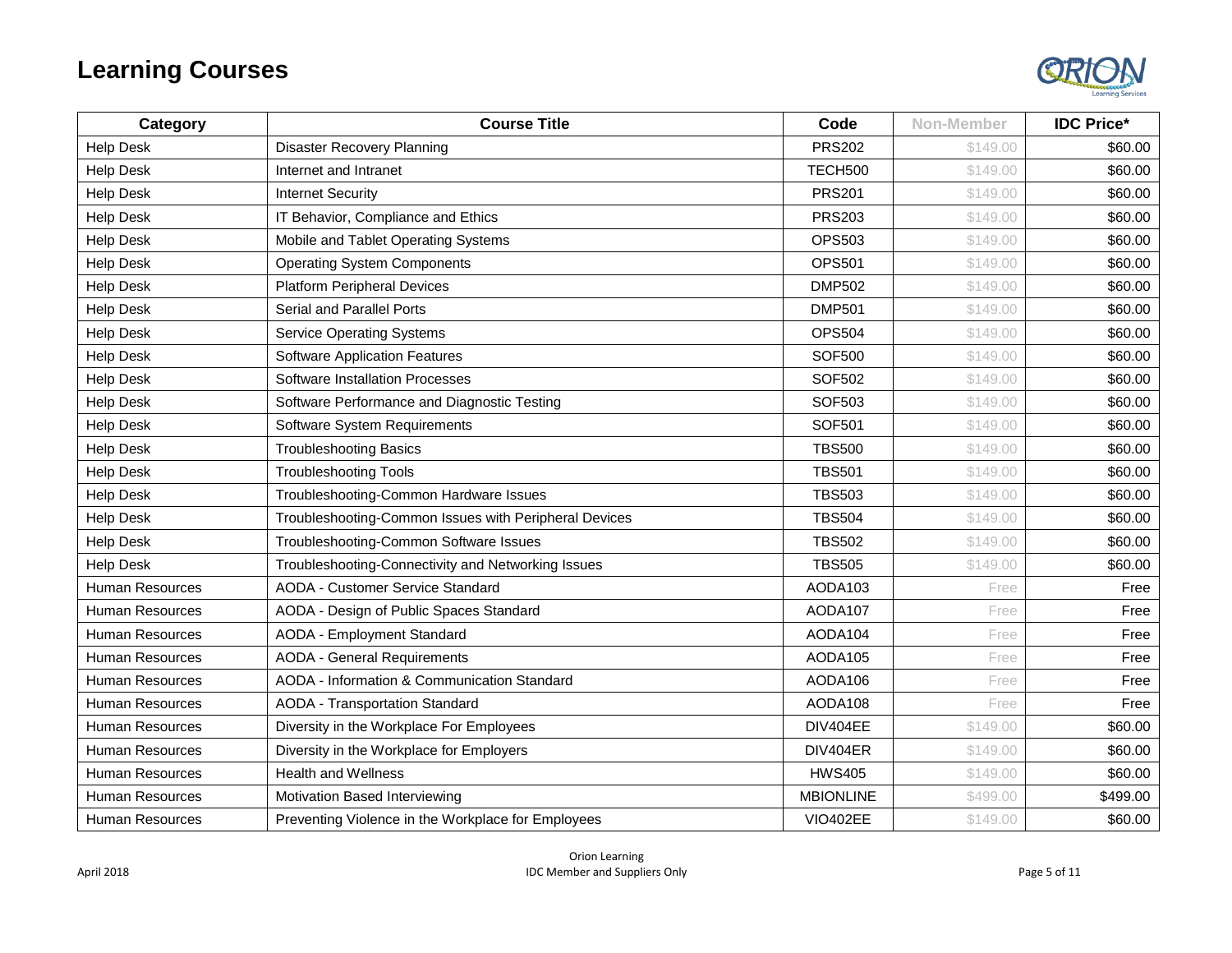

| Category               | <b>Course Title</b>                                                    | Code            | Non-Member | <b>IDC Price*</b> |
|------------------------|------------------------------------------------------------------------|-----------------|------------|-------------------|
| <b>Human Resources</b> | Preventing Violence in the Workplace for Employers                     | <b>VIO402ER</b> | \$149.00   | \$60.00           |
| <b>Human Resources</b> | Workplace Harassment For Employees                                     | HAR401EE        | \$149.00   | \$60.00           |
| <b>Human Resources</b> | Workplace Harassment for Employers                                     | HAR401ER        | \$149.00   | \$60.00           |
| <b>Human Resources</b> | Workplace Hazardous Materials (WHMIS) for Employers                    | WHM400ER        | \$149.00   | \$60.00           |
| <b>Human Resources</b> | Workplace Hazardous Materials Information System (WHMIS) for Employees | WHM400EE        | \$149.00   | \$60.00           |
| <b>Human Resources</b> | <b>Workplace Safety For Employees</b>                                  | SFT403EE        | \$149.00   | \$60.00           |
| <b>Human Resources</b> | Workplace Safety for Employers                                         | SFT403ER        | \$149.00   | \$60.00           |
| Languages              | <b>Talk Business!</b>                                                  | T4BTB           | \$99.00    | \$90.00           |
| Languages              | <b>Talk More!</b>                                                      | T4BTM           | \$99.00    | \$90.00           |
| Languages              | <b>Talk Now!</b>                                                       | T4BTN           | \$99.00    | \$90.00           |
| Languages              | Talk The Talk!                                                         | T4BTT           | \$99.00    | \$90.00           |
| Leadership             | Appraising Workplace Performance                                       | <b>PER504</b>   | \$149.00   | \$60.00           |
| Leadership             | <b>Building Effective Teams</b>                                        | <b>TEA400</b>   | \$149.00   | \$60.00           |
| Leadership             | Coaching in the Workplace                                              | <b>COA500</b>   | \$149.00   | \$60.00           |
| Leadership             | Common Human Resource-Related Issues and Responsibilities              | MP105           | \$149.00   | \$60.00           |
| Leadership             | <b>Communicating for Success</b>                                       | <b>COM501</b>   | \$149.00   | \$60.00           |
| Leadership             | Conflict Resolution Strategies for the Workplace                       | <b>CON502</b>   | \$149.00   | \$60.00           |
| Leadership             | Dealing with Change                                                    | MP102           | \$149.00   | \$60.00           |
| Leadership             | <b>Delegating Effectively</b>                                          | <b>DEL503</b>   | \$149.00   | \$60.00           |
| Leadership             | Emotions, Attitudes and Stress                                         | <b>EMO601</b>   | \$149.00   | \$60.00           |
| Leadership             | <b>Hiring for Success</b>                                              | PM101           | \$149.00   | \$60.00           |
| Leadership             | Interviewing, Hiring, Orientation and Training                         | MP104           | \$149.00   | \$60.00           |
| Leadership             | Making Employees Accountable                                           | PM105           | \$149.00   | \$60.00           |
| Leadership             | <b>Management Preparation</b>                                          | MP101           | \$149.00   | \$60.00           |
| Leadership             | Perception                                                             | <b>PER602</b>   | \$149.00   | \$60.00           |
| Leadership             | Performance Management                                                 | PM104           | \$149.00   | \$60.00           |
| Leadership             | Power and Influence                                                    | <b>POW603</b>   | \$149.00   | \$60.00           |
| Leadership             | Structure, Culture and Change                                          | <b>CUL600</b>   | \$149.00   | \$60.00           |
| Leadership             | <b>Talent Management</b>                                               | PM103           | \$149.00   | \$60.00           |
| Leadership             | <b>Team Building</b>                                                   | MP103           | \$149.00   | \$60.00           |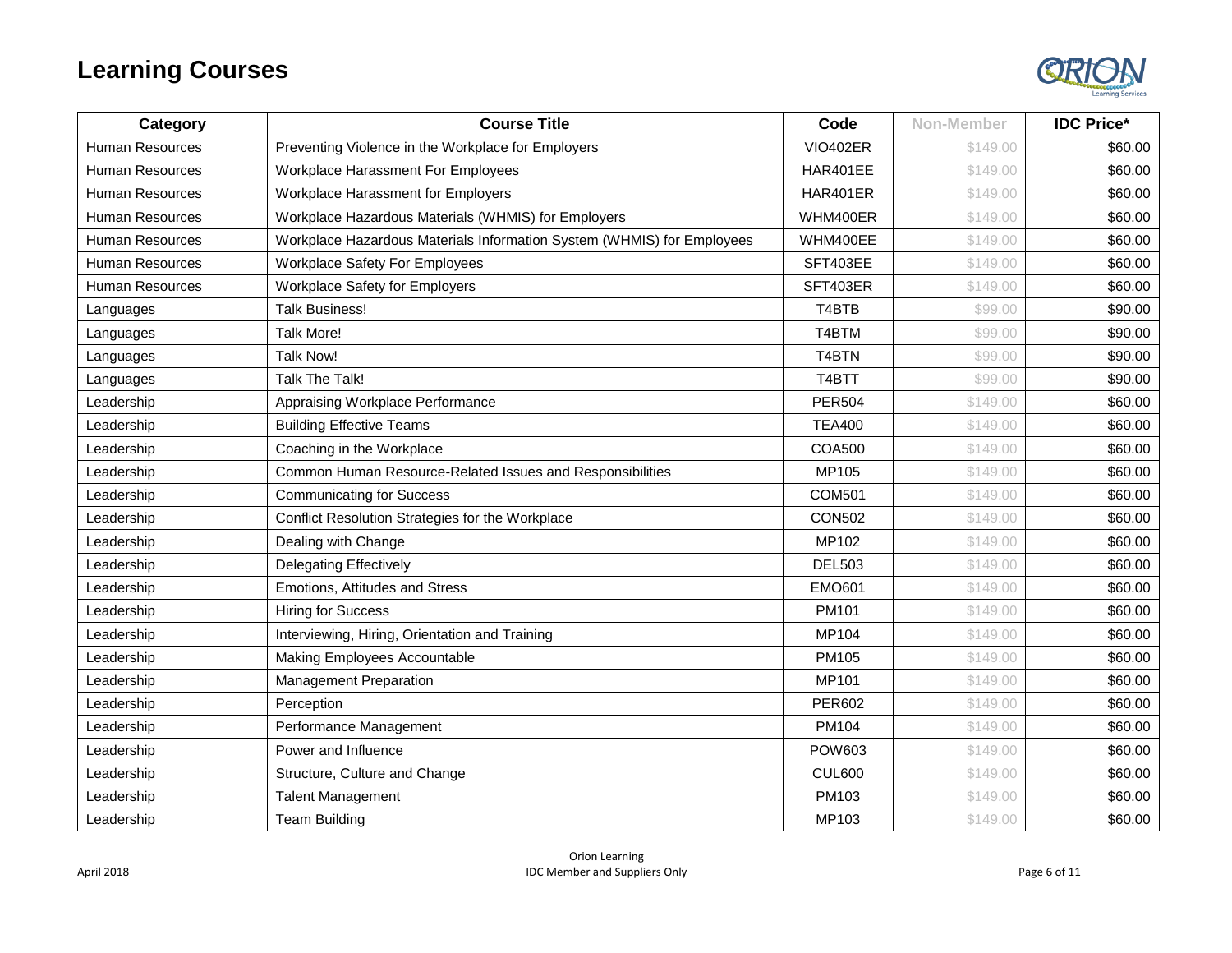

| Category                 | <b>Course Title</b>                                      | Code           | Non-Member | <b>IDC Price*</b> |
|--------------------------|----------------------------------------------------------|----------------|------------|-------------------|
| Leadership               | <b>Team Dynamics</b>                                     | <b>TEA604</b>  | \$149.00   | \$60.00           |
| Leadership               | <b>Team Environment and Behaviors</b>                    | <b>TEA401</b>  | \$149.00   | \$60.00           |
| Leadership               | Time Management for Peak Performance                     | <b>TM101</b>   | \$149.00   | \$60.00           |
| Leadership               | <b>Using Motivational Training</b>                       | PM102          | \$149.00   | \$60.00           |
| <b>Management Skills</b> | A Background to Body Language                            | T4BCOS01       | \$99.00    | \$70.00           |
| <b>Management Skills</b> | An Introduction to Listening                             | T4BCOS05       | \$149.00   | \$70.00           |
| <b>Management Skills</b> | An Introduction to Meetings and Meeting Types            | <b>T4BMS13</b> | \$99.00    | \$70.00           |
| <b>Management Skills</b> | An Overview of Performance Appraisal                     | T4BMS01        | \$149.00   | \$70.00           |
| <b>Management Skills</b> | Attracting Candidates and Producing Job Advertisements   | T4BMS08        | \$99.00    | \$70.00           |
| <b>Management Skills</b> | Becoming a Better Listener                               | T4BCOS07       | \$149.00   | \$70.00           |
| <b>Management Skills</b> | Delegation                                               | <b>T4BMS12</b> | \$149.00   | \$70.00           |
| <b>Management Skills</b> | <b>Delivering Presentations</b>                          | T4BCOS13       | \$149.00   | \$70.00           |
| <b>Management Skills</b> | Introduction to Negotiation                              | T4BCUS01       | \$149.00   | \$70.00           |
| <b>Management Skills</b> | Job Analysis, Job Descriptions and Person Specifications | T4BMS07        | \$149.00   | \$70.00           |
| <b>Management Skills</b> | <b>Negotiation Strategies 1 - Strategy Basics</b>        | T4BCUS02       | \$149.00   | \$70.00           |
| <b>Management Skills</b> | Negotiation Strategies 2 - Psychological Strategies      | T4BCUS03       | \$149.00   | \$70.00           |
| <b>Management Skills</b> | <b>Ongoing Appraisal</b>                                 | T4BMS04        | \$99.00    | \$70.00           |
| <b>Management Skills</b> | Organising and Running Effective Meetings                | <b>T4BMS14</b> | \$99.00    | \$70.00           |
| <b>Management Skills</b> | <b>Preparing for Presentations</b>                       | T4BCOS12       | \$149.00   | \$70.00           |
| <b>Management Skills</b> | Preparing for the Appraisal                              | T4BMS02        | \$99.00    | \$70.00           |
| <b>Management Skills</b> | Removing the Barriers to Listening                       | T4BCOS06       | \$149.00   | \$70.00           |
| <b>Management Skills</b> | Shortlisting Candidates and Selection Techniques         | T4BMS09        | \$149.00   | \$70.00           |
| <b>Management Skills</b> | Silent Selling - Using Body Language in Sales            | T4BCOS04       | \$99.00    | \$70.00           |
| <b>Management Skills</b> | Silent Speech - Understanding Body Language              | T4BCOS02       | \$149.00   | \$70.00           |
| <b>Management Skills</b> | <b>SMARTER Objectives for Managers</b>                   | T4BMS05        | \$149.00   | \$70.00           |
| <b>Management Skills</b> | The Appraisal Discussion                                 | <b>T4BMS03</b> | \$149.00   | \$70.00           |
| <b>Management Skills</b> | The Recruitment Process: An Overview                     | <b>T4BMS06</b> | \$99.00    | \$70.00           |
| <b>Management Skills</b> | The Role of the Coach                                    | <b>T4BMS11</b> | \$99.00    | \$70.00           |
| <b>Management Skills</b> | Understanding and Handling Meeting Behavior              | <b>T4BMS15</b> | \$99.00    | \$70.00           |
| <b>Management Skills</b> | <b>Unproductive Questions</b>                            | T4BCOS11       | \$99.00    | \$70.00           |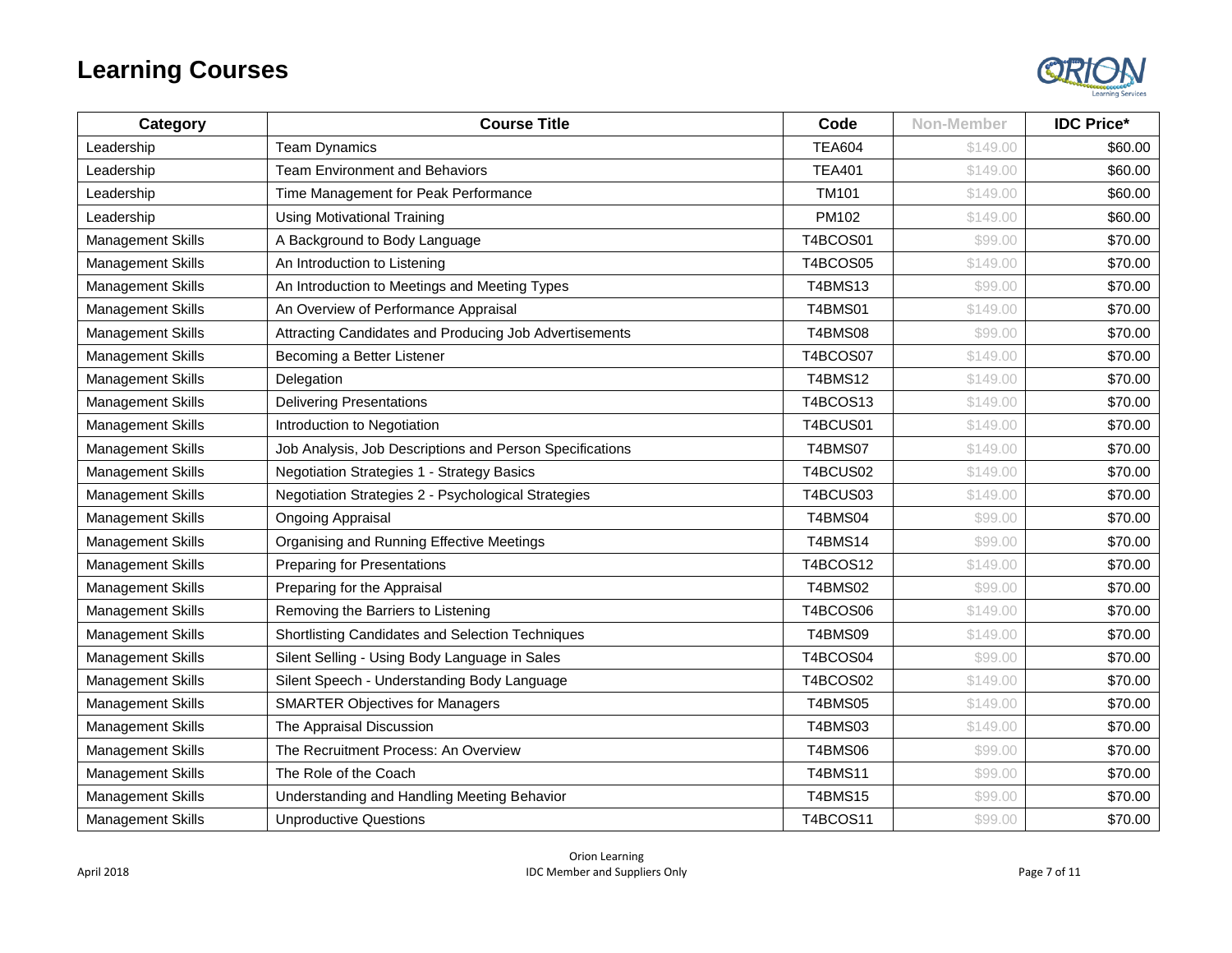

| Category                  | <b>Course Title</b>                                   | Code              | Non-Member | <b>IDC Price*</b> |
|---------------------------|-------------------------------------------------------|-------------------|------------|-------------------|
| Management Skills         | Using Body Language in the Workplace                  | T4BCOS03          | \$99.00    | \$70.00           |
| Management Skills         | <b>Using Open and Closed Questions</b>                | T4BCOS09          | \$99.00    | \$70.00           |
| <b>Management Skills</b>  | <b>Using Probing Questions</b>                        | T4BCOS10          | \$99.00    | \$70.00           |
| Management Skills         | Why are Questions Important?                          | T4BCOS08          | \$149.00   | \$70.00           |
| <b>Project Management</b> | Agile Project Management™                             | <b>PMAPMF</b>     | \$1,995.00 | \$1,750.00        |
| Project Management        | Certified Associate in Project Management             | <b>PMCAPM</b>     | \$1,695.00 | \$1,600.00        |
| Project Management        | Management of Portfolios (MoP®)                       | <b>PMMOPF</b>     | \$1,995.00 | \$1,750.00        |
| <b>Project Management</b> | Management of Value (MoV®)                            | <b>PMMOVF</b>     | \$1,995.00 | \$1,750.00        |
| Project Management        | Managing Successful Programmes (MSP®) Foundation      | <b>PMMSPF</b>     | \$1,595.00 | \$1,395.00        |
| <b>Project Management</b> | Managing Successful Programmes (MSP®) Practitioner    | <b>PMMSPP</b>     | \$1,695.00 | \$1,395.00        |
| <b>Project Management</b> | PMI - Project Management Professional (PMP®)          | <b>PMPMP</b>      | \$1,995.00 | \$1,750.00        |
| Project Management        | Portfolio, Programmes & Project Offices (P3O®)        | PMP3OF            | \$1,995.00 | \$1,750.00        |
| Project Management        | PRINCE2® Foundation                                   | PMP <sub>2F</sub> | \$1,695.00 | \$1,450.00        |
| <b>Project Management</b> | <b>PRINCE2® Practitioner</b>                          | PMP <sub>2P</sub> | \$1,495.00 | \$1,350.00        |
| <b>Project Management</b> | Programme & Project Sponsorship (PPS®)                | <b>PMPPS</b>      | \$1,595.00 | \$1,395.00        |
| Project Management        | <b>Project Fundamentals Qualification</b>             | <b>PMPFQ</b>      | \$1,595.00 | \$1,395.00        |
| <b>Risk Management</b>    | Management of Risk (M_o_R®)                           | <b>PMMORF</b>     | \$1,995.00 | \$1,750.00        |
| <b>Sales</b>              | <b>Customer Needs and Desires</b>                     | <b>SAL700</b>     | \$149.00   | \$60.00           |
| Sales                     | Market Segmentation and Target Marketing              | <b>SAL703</b>     | \$149.00   | \$60.00           |
| <b>Sales</b>              | Marketing and Sales Objectives                        | <b>SAL705</b>     | \$149.00   | \$60.00           |
| Sales                     | Profit Margins and Sales Targets                      | <b>SAL706</b>     | \$149.00   | \$60.00           |
| Sales                     | <b>Resolving Sales Objections</b>                     | <b>SAL701</b>     | \$149.00   | \$60.00           |
| Sales                     | Selling and Closing Techniques                        | <b>SAL702</b>     | \$149.00   | \$60.00           |
| <b>Sales</b>              | The Sales Verification Process                        | <b>SAL704</b>     | \$149.00   | \$60.00           |
| Service Management        | Information Technology Infrastructure Library (ITIL®) | <b>PMITILF</b>    | \$1,595.00 | \$1,395.00        |
| Service Management        | <b>Software Testing Beginner</b>                      | <b>PMSTF</b>      | \$1,595.00 | \$1,395.00        |
| Service Management        | Software Testing Intermediate                         | <b>PMSTI</b>      | \$1,595.00 | \$1,395.00        |

\*Learning courses are sold on a per licence basis. Volume discounts are available for groups of 10 or more. Please call Orion Learning at 1-855-686- 2002 Ext. 100 to obtain pricing and place your order.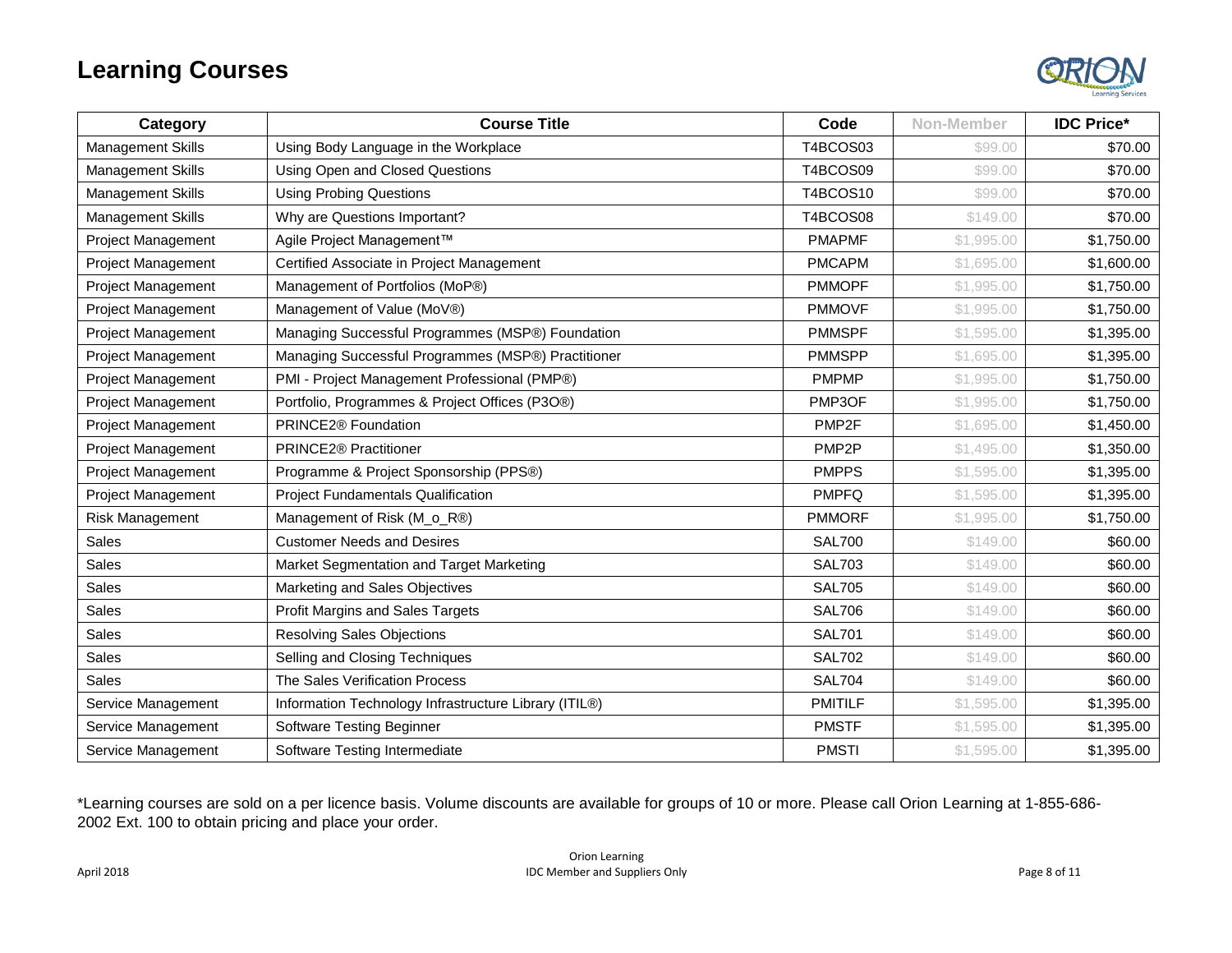## **Learning Programs**



| Category                 | <b>Program Title</b>                               | Code             | Non-Member | <b>IDC Price*</b> |
|--------------------------|----------------------------------------------------|------------------|------------|-------------------|
| <b>Business Skills</b>   | Appraisals                                         | T4BWSA           | \$399.00   | \$249.00          |
| <b>Business Skills</b>   | Body Language                                      | T4BWSBL          | \$399.00   | \$249.00          |
| <b>Business Skills</b>   | <b>Business Skills - Total Bundle</b>              | T4BWSBS          | \$799.00   | \$599.00          |
| <b>Business Skills</b>   | <b>Presentation Skills</b>                         | T4BWSAP          | \$249.00   | \$149.00          |
| <b>Business Skills</b>   | Questioning Skills                                 | T4BWSQ           | \$399.00   | \$249.00          |
| <b>Business Skills</b>   | Recruitment                                        | T4BWSR           | \$399.00   | \$249.00          |
| <b>Business Skills</b>   | <b>SMARTER Objectives</b>                          | T4BWSSO          | \$249.00   | \$149.00          |
| <b>Business Skills</b>   | <b>Talent Management For Managers</b>              | <b>BTMM</b>      | \$595.00   | \$229.00          |
| <b>Business Skills</b>   | <b>Time Management Skills</b>                      | T4BWSTM          | \$499.00   | \$299.00          |
| <b>Contact Center</b>    | Contact Center - Environment, Technology & Systems | <b>BCCE</b>      | \$499.00   | \$199.00          |
| <b>Contact Center</b>    | <b>Contact Center - Total Bundle</b>               | <b>BCCB</b>      | \$599.00   | \$239.00          |
| <b>Customer Service</b>  | Communication                                      | <b>BCCC</b>      | \$799.00   | \$319.00          |
| <b>Customer Service</b>  | <b>Customer Service - Total Bundle</b>             | <b>BCS</b>       | \$1,499.00 | \$599.00          |
| Health & Safety          | <b>Environmental Safety</b>                        | T4BHSEB          | \$599.00   | \$399.00          |
| Health & Safety          | Introduction To Safety                             | <b>T4BHSITSB</b> | \$399.00   | \$239.00          |
| Health & Safety          | Safe Handling                                      | T4BHSSHB         | \$599.00   | \$349.00          |
| Health & Safety          | Safety In The Workplace - Total Bundle             | T4BHS            | \$799.00   | \$599.00          |
| Health & Safety          | <b>Workplace Safety</b>                            | T4BHSWSB         | \$499.00   | \$349.00          |
| <b>Help Desk</b>         | Help Desk - Total Bundle                           | <b>BHD</b>       | \$499.00   | \$199.00          |
| <b>Human Resources</b>   | Human Resources for Employees                      | <b>BHRE</b>      | \$499.00   | \$199.00          |
| <b>Human Resources</b>   | Human Resources for Employers                      | <b>BHRM</b>      | \$499.00   | \$199.00          |
| <b>Human Resources</b>   | <b>Introduction To Human Resources</b>             | <b>BITHR</b>     | \$899.00   | \$359.00          |
| Leadership               | <b>Communication Skills For Managers</b>           | <b>BCSM</b>      | \$399.00   | \$159.00          |
| Leadership               | Introduction To Management                         | <b>BITM</b>      | \$499.00   | \$199.00          |
| Leadership               | Introduction To Organizational Leadership          | <b>BITOL</b>     | \$599.00   | \$199.00          |
| Leadership               | Introduction To People Management                  | <b>BITPM</b>     | \$499.00   | \$199.00          |
| Leadership               | Leadership - Total Bundle                          | <b>BLS</b>       | \$1,999.00 | \$599.00          |
| Management Skills        | Coaching and Delegating                            | T4BWSCD          | \$249.00   | \$149.00          |
| Management Skills        | <b>Listening Skills</b>                            | T4BWSL           | \$349.00   | \$199.00          |
| <b>Management Skills</b> | Management Skills - Total Bundle                   | T4BWSMS          | \$799.00   | \$599.00          |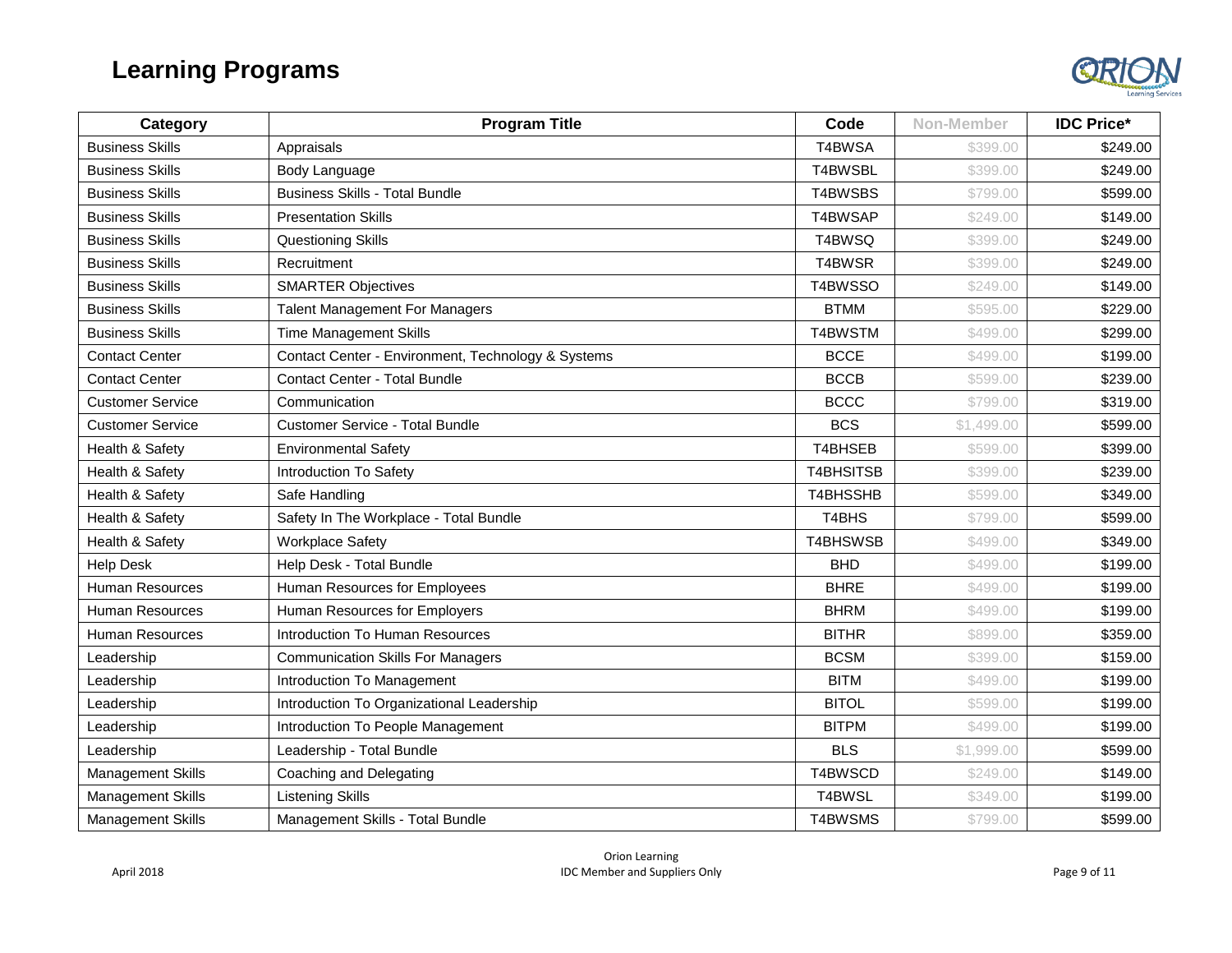#### **Learning Programs**



| Category                 | <b>Program Title</b>                                     | Code         | Non-Member | <b>IDC Price*</b> |
|--------------------------|----------------------------------------------------------|--------------|------------|-------------------|
| <b>Management Skills</b> | <b>Meeting Management</b>                                | T4BWSMM      | \$349.00   | \$199.00          |
| <b>Management Skills</b> | Negotiation                                              | T4BWSN       | \$349.00   | \$219.00          |
| <b>Mentor Videos</b>     | Mentoring Videos - Total Bundle                          | M4MVALL      | \$799.00   | \$549.00          |
| Sales                    | Sales Basics - Total Bundle                              | <b>BSA</b>   | \$699.00   | \$249.00          |
| Software                 | Microsoft Office 2010                                    | CTMO2010     | \$99.00    | \$90.00           |
| Software                 | Microsoft Office 2013                                    | CTMO2013     | \$99.00    | \$90.00           |
| Software                 | Microsoft Office 2016                                    | CTMO2016     | \$99.00    | \$90.00           |
| Software                 | Microsoft Office 365                                     | CTO365       | \$99.00    | \$90.00           |
| Software                 | Microsoft Office Library (2010, 2013, 2016 & Office 365) | <b>CTMOL</b> | \$129.00   | \$120.00          |

\*Learning Programs are sold on a per licence basis. Volume discounts are available for groups of 10 or more. Please call Orion Learning at 1-855-686- 2002 Ext. 100 to obtain pricing and to place your order.